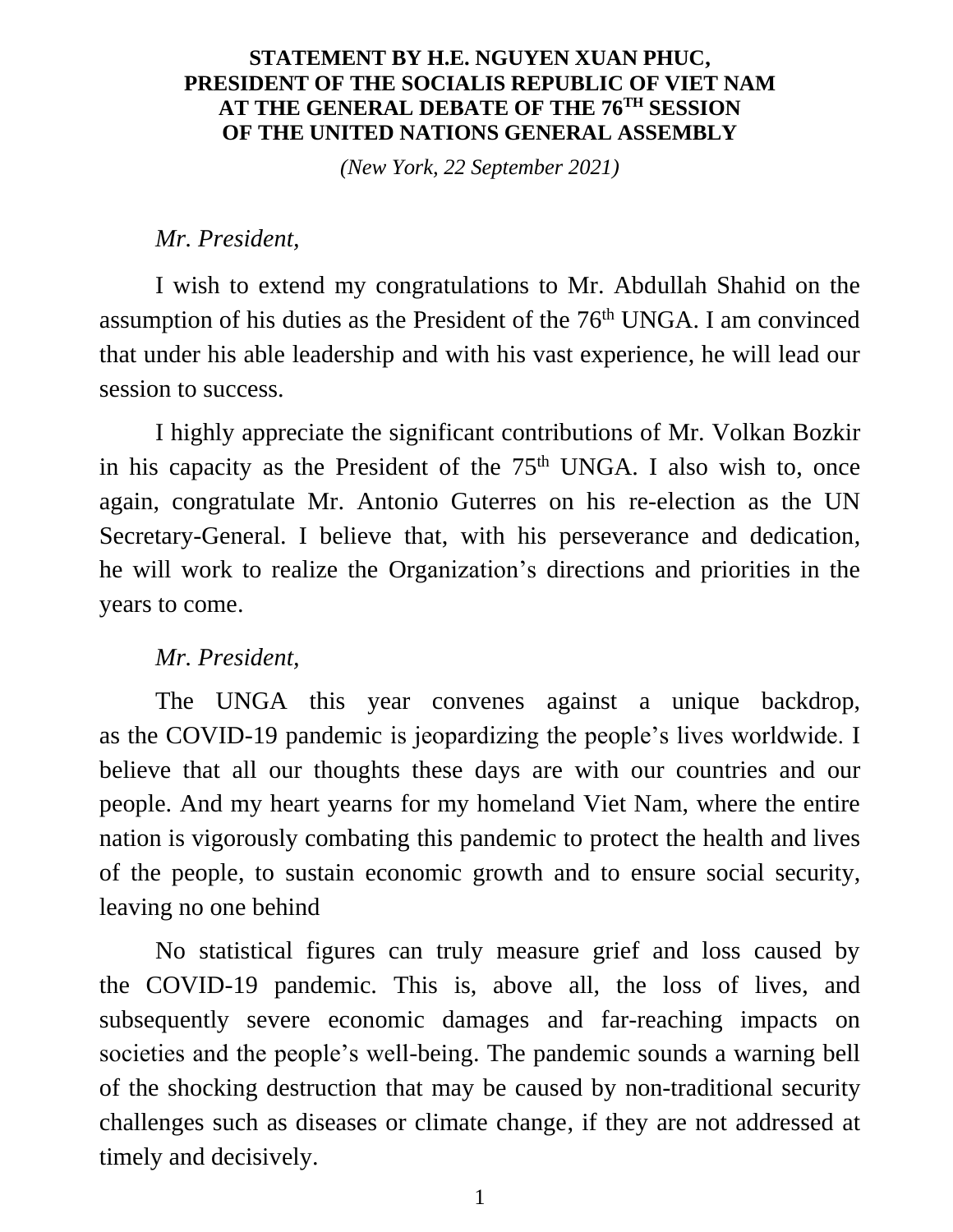The pandemic has also exposed the shortcomings of the global governance system and the increasing inequality among nations.

Nonetheless, COVID-19 is not the sole challenge that we are facing today. Increasing tensions among major powers has led to a divisive and unstable international system. Wars are taking the lives of many innocent people. Disputes over territories and resources in many areas are on the verge of erupting. The rise of power politics, the disregard for international law, and the unilateral acts of coercion and hindrance against countries in exercising their legal rights are still taking place in many regions.

In that gloomy picture, what really motivates us are the strong desire for peace, cooperation and development among the people around the globe, and our recognition of the importance of international solidarity and multilateralism.

The United Nations - with its 75-year experience in preserving peace and nurturing friendly, just and equitable international relations - continues to assert its key role in the multilateral system. The Organization continues to effectively coordinate global efforts to respond to global challenges that cannot be resolved by any one country acting alone.

*Against such backdrop, I fully support the theme proposed by Mr. President. And let me share some of my thoughts.*

*First*, our most urgent task today is to expeditiously **contain COVID-19** worldwide. The world cannot be safe if any single person or country still suffers from this pandemic. Viet Nam values the role of UN agencies and other multilateral institutions, particularly the COVAX Facility in promoting fair and equitable access to COVID-19 vaccines and medications.

For the pandemic to be repelled, it is essential that we stand in solidarity, uphold a high sense of responsibility, and step up cooperation. Particularly, priority allocation of vaccines should be given to nations with a low vaccination rate. And developing countries should be enabled to engage in vaccine production and supply chains.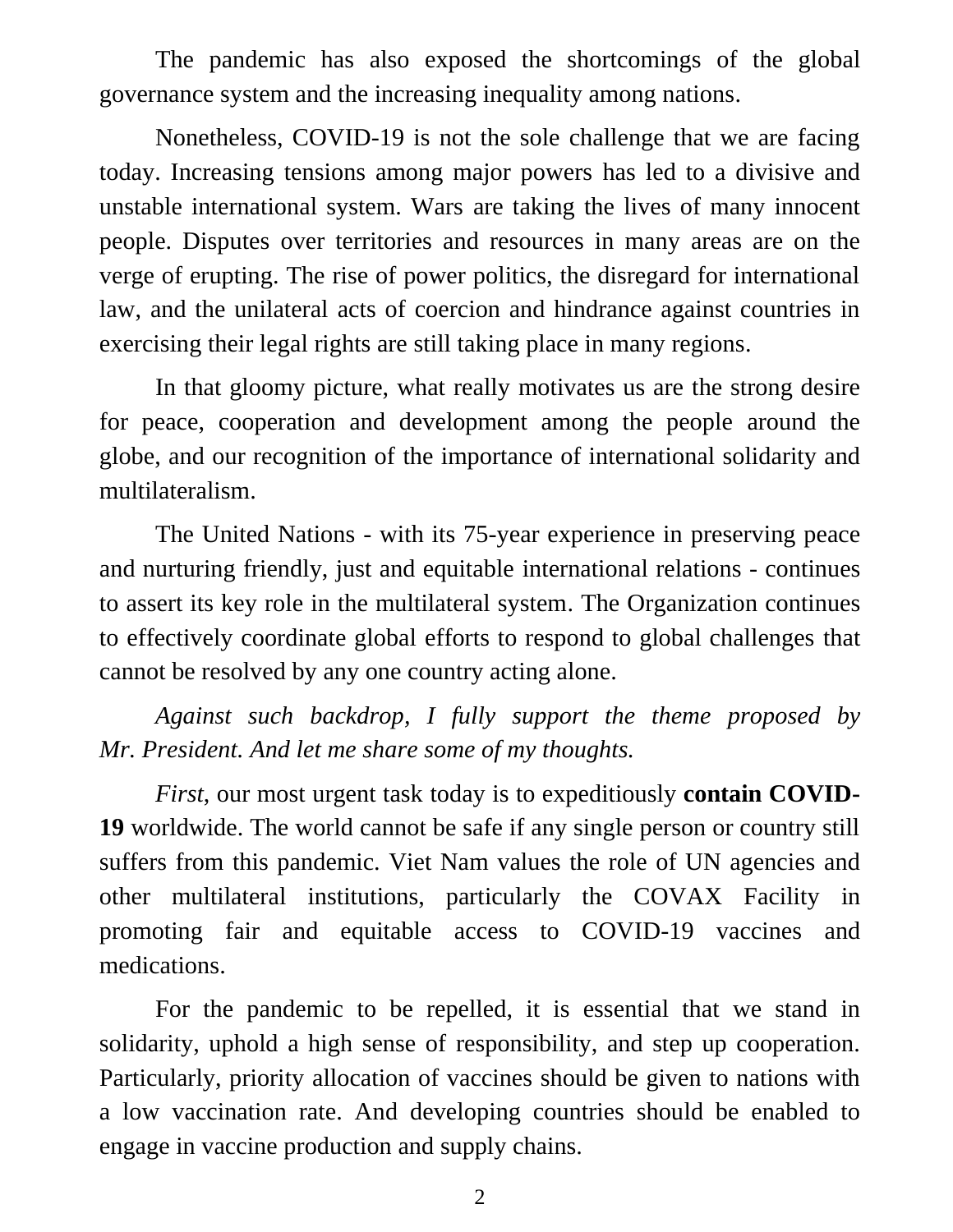*Second*, the key solution to contain the pandemic and foster economic recovery lies in our ability to strengthen our own **resilience**, particularly in face of crises. But this does not mean that we have to do it alone. Resilience can only be sustained if it is based upon cooperation and connectivity among nations, particularly at a time when non-traditional security challenges do not know borders and can impact any nation.

We value the role played by the UN system and expect that it will continue to support member states' efforts to build resilience, accommodating the interests and concerns of all countries.

*Third*, the **challenges we face can be turned into development opportunities**. As our daily lives as well as production and business activities have to undergo changes to adapt to the pandemic, this is an opportunity for digital transformation, utilization of novel technologies, and enhanced productivity, competitiveness and self-reliance of our economies.

It is also a chance for us to pursue green transformation, sustainable development, trade and investment facilitation. We should also work together in promoting the flow of goods and people and maintaining global supply chains.

The 2030 Agenda for Sustainable Development provides us with an excellent blueprint for seizing such opportunities, and calls for enhanced cooperation. We call upon all countries to fulfill their financing for development commitments, reschedule debt payments by developing countries, and provide these countries with necessary resources to contain COVID-19 and foster recovery, thereby turning opportunities into concrete development outcomes.

*Fourth*, cooperation in mitigating and preventing the dire impacts of **climate change** has become more crucial than ever before. Harsh weather conditions, sea level rise, environmental pollution, and biodiversity degradation are the cumulative consequences of decades of mankind's reckless quest for development.

3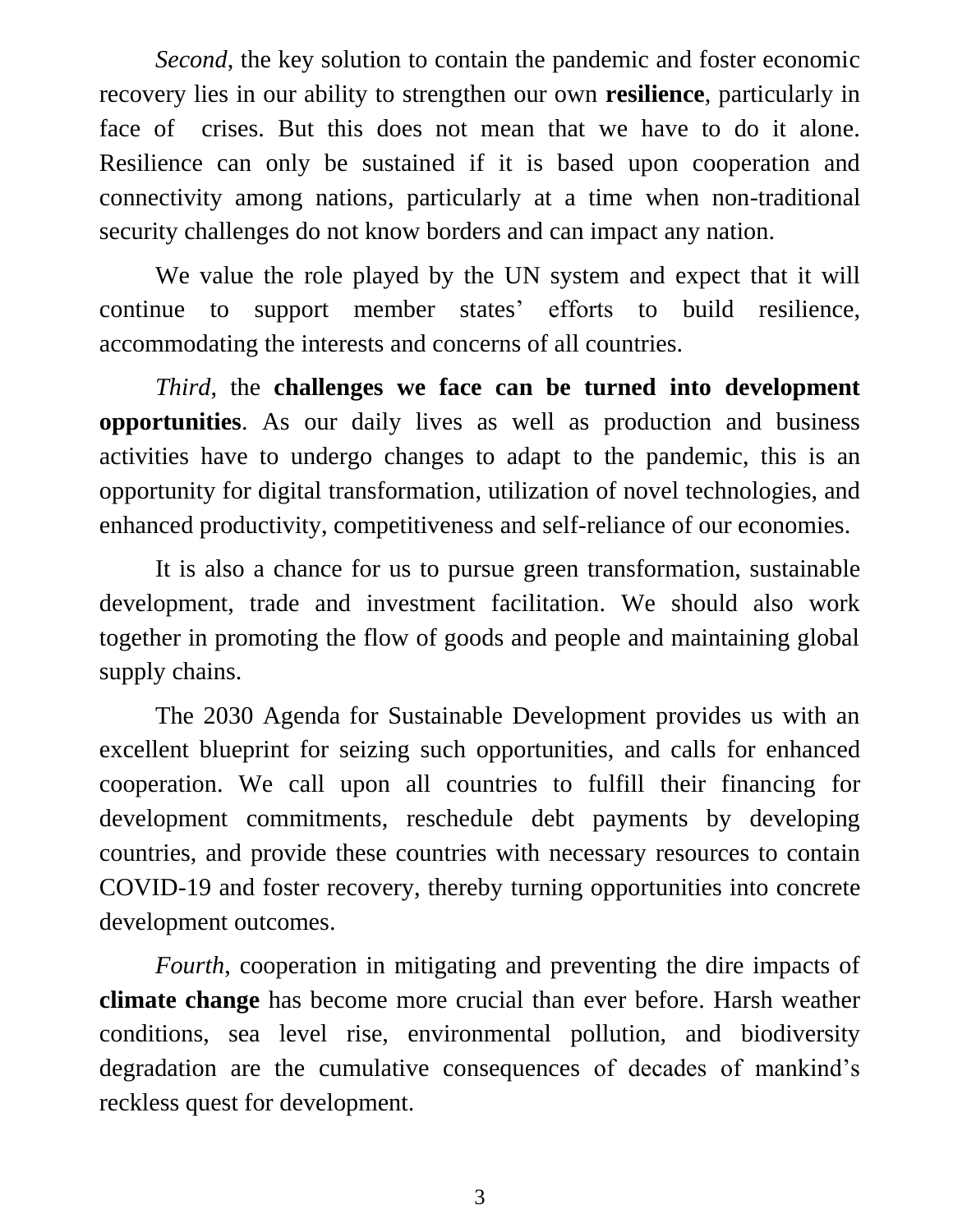Those challenges are pushing us into acting promptly to safeguard our planet and realize the internationally agreed threshold of 1.5 degrees Celsius.

As we are heading toward COP-26, we need to make every effort to cut greenhouse gas emissions, in which developed countries should take the lead. Developing countries should receive further assistance in financing, technology transfer and capacity-building so as to reduce emissions, and enhance disaster prevention and mitigation in ways that foster transition towards green and circular economy. This is a shared opportunity for us to ensure the harmony between man and nature.

*Fifth*, the pre-requisite to fostering recovery and growth in the postpandemic era is to sustain **peace, security, and stability** in each country, each region, and the world at large. Viet Nam calls for a global ceasefire and an end to all violence to ensure the safety of civilians and facilitate humanitarian assistance in areas of conflicts.

Viet Nam has undergone decades of wars to reclaim independence and national reunification, escape isolation and embargoes. We have made every effort to mobilize our internal strengths, uphold selfreliance, and adapt ourselves to the prevailing trends of our time to achieve our potential, international standing and prestige today.

We understand thoroughly the meaning of "*nothing is more precious than independence and freedom,*" and of peace and development of each nation. Viet Nam condemns all acts of war and power politics, and violations of the fundamental principles of the UN Charter and international law.

More than ever before, all actors in international relations need to act in good faith and uphold responsibility, while avoiding tensions and confrontation. We should together strive to reshape international ties and build trust among countries on the basis of equality and cooperation. We must also respect the independence, sovereignty, territorial integrity, non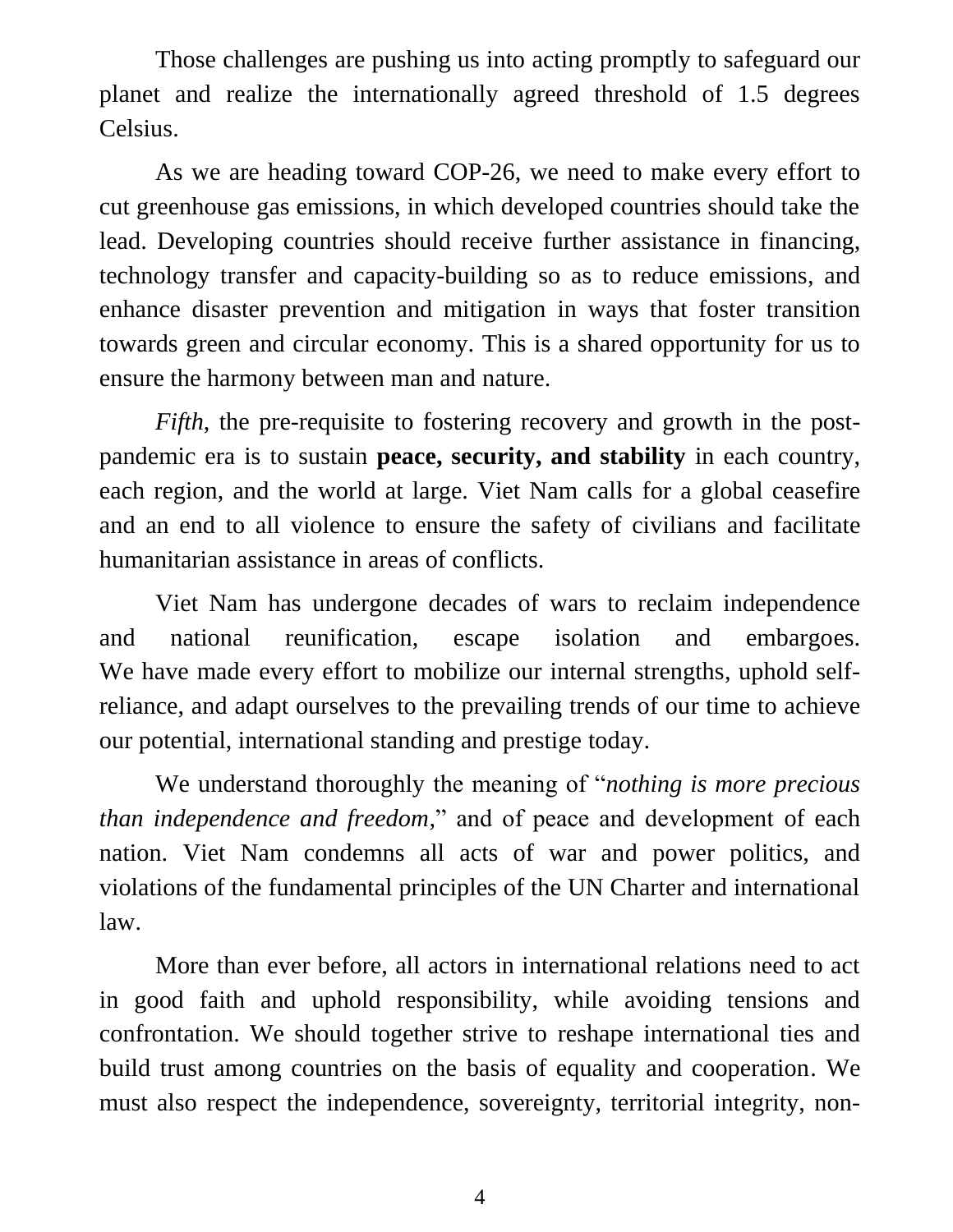interference in the internal affairs of States, and resolve disputes by peaceful means.

At this august forum, we once again reaffirm our solidarity with the people of Cuba, and reiterate our strong call for a complete end to the unilateral embargoes against Cuba.

We hope that the situation in Afghanistan will soon stabilize for the Afghan people, particularly women and children, to be able to live in peace. We support the just struggle of the Palestinian people and the two-state solution towards the establishment of an independent Palestinian State living in peace alongside the State of Israel.

## *Mr. President,*

After 35 years of Doi Moi, **Viet Nam** has made historic accomplishments. We are aiming to become *a high*-*income developed country* by 2045, on the centenary anniversary of Viet Nam's independence.

**The aspiration for a strong and prosperous Viet Nam** can only be realized when the country is truly a law-governed state of the people, for the people and by the people, and is able to invoke the patriotism, perseverance, great national solidarity and innovation of the entire nation.

Viet Nam is pursuing **a people-centered approach**, and is striving to achieve social progress and equality, preserve cultural values, and protect the environment, while promoting sustainable and inclusive development. This is closely aligned with the SDGs that we endeavor to fulfill.

Viet Nam has been pursuing a foreign policy of independence, selfreliance, peace, friendship, cooperation and development, and diversification and multilateralization of external relations. As a responsible member of the international community, Viet Nam is proactively and actively engaged in extensive international integration, making responsible contributions to the concerted efforts of the international community.

Viet Nam wholeheartedly support *multilateralism, with the UN at the center, and international law as the foundation*. We uphold the purposes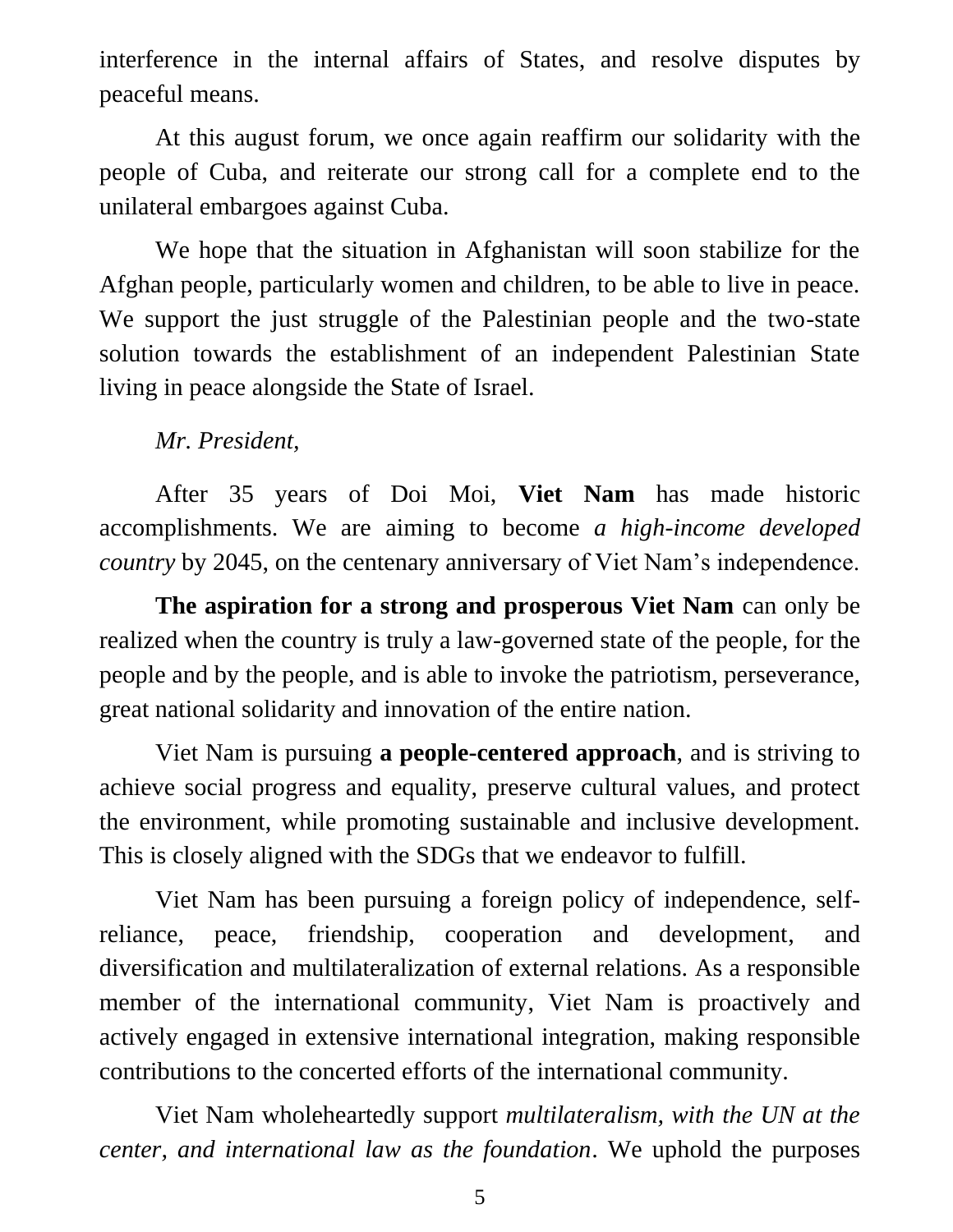and principles of the UN Charter, and endeavor to make substantial contributions to a more democratic and effective UN.

We will always remember and treasure the UN's invaluable assistance accorded to Viet Nam. The fruits of Viet Nam's reform and integration owe partly to the resources and policy advice the UN development system has been rendering to us over the years.

**In the region**, Viet Nam is working closely with fellow ASEAN members to promote ASEAN centrality in the maintenance of peace, security and prosperity in Southeast Asia and the Asia-Pacific at large.

The ASEAN - UN relations has constantly been consolidated and developed, becoming a role model for cooperation between the UN and other regional organizations. We are making vigorous efforts to implement the Five-point Consensus endorsed by ASEAN Leaders to foster dialogue, reconciliation, and humanitarian assistance to the people of Myanmar.

Viet Nam shares ASEAN's position and the international community's common voice on the importance of peace, stability, maritime security and safety, freedom of navigation and overflight in **the South China Sea**. We believe that all parties should refrain from unilateral actions that may further complicate the situation, resolve disputes and differences through peaceful means in line with the UN Charter and international law, particularly UNCLOS 1982. It is also necessary to fully observe the Declaration of Conduct by parties in the South China Sea, and soon achieve a substantial and effective Code of Conduct in line with international law, including UNCLOS 1982.

## *Mr. President*,

On this momentous occasion, on behalf of the State and people of Viet Nam, I sincerely thank all member countries for the trust placed in Viet Nam in its capacity as *a non-permanent member of the UNSC for the term 2020-2021*. Over the past almost two years, Viet Nam has always upheld the principle of "*Partnership for sustainable peace*." We have promoted dialogue and cooperation, and actively joined the concerted efforts to